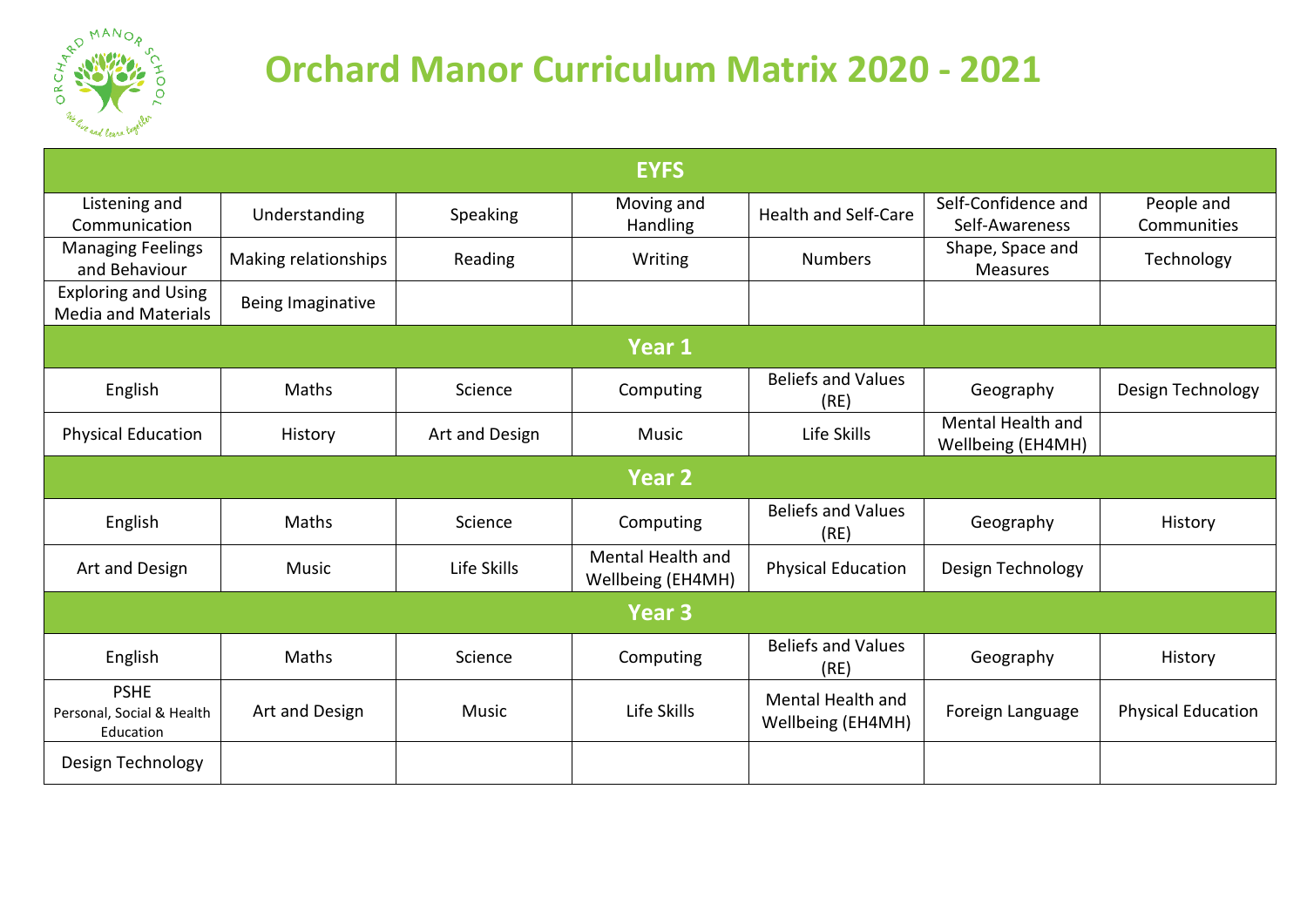

| Year 4                                                |                |              |                   |                                        |                  |                           |
|-------------------------------------------------------|----------------|--------------|-------------------|----------------------------------------|------------------|---------------------------|
| English                                               | Maths          | Science      | Computing         | <b>Beliefs and Values</b><br>(RE)      | Geography        | History                   |
| <b>PSHE</b><br>Personal, Social & Health<br>Education | Art and Design | <b>Music</b> | Life Skills       | Mental Health and<br>Wellbeing (EH4MH) | Foreign Language | <b>Physical Education</b> |
| Design Technology                                     |                |              |                   |                                        |                  |                           |
|                                                       |                |              | Year <sub>5</sub> |                                        |                  |                           |
| English                                               | Maths          | Science      | Computing         | <b>Beliefs and Values</b><br>(RE)      | Geography        | History                   |
| <b>PSHE</b><br>Personal, Social & Health<br>Education | Art and Design | Music        | Life Skills       | Mental Health and<br>Wellbeing (EH4MH) | Foreign Language | <b>Physical Education</b> |
| Design Technology                                     |                |              |                   |                                        |                  |                           |
| Year <sub>6</sub>                                     |                |              |                   |                                        |                  |                           |
| English                                               | Maths          | Science      | Computing         | <b>Beliefs and Values</b><br>(RE)      | Geography        | History                   |
| <b>PSHE</b><br>Personal, Social & Health<br>Education | Art and Design | Music        | Life Skills       | Mental Health and<br>Wellbeing (EH4MH) | Foreign Language | <b>Physical Education</b> |
| Design Technology                                     |                |              |                   |                                        |                  |                           |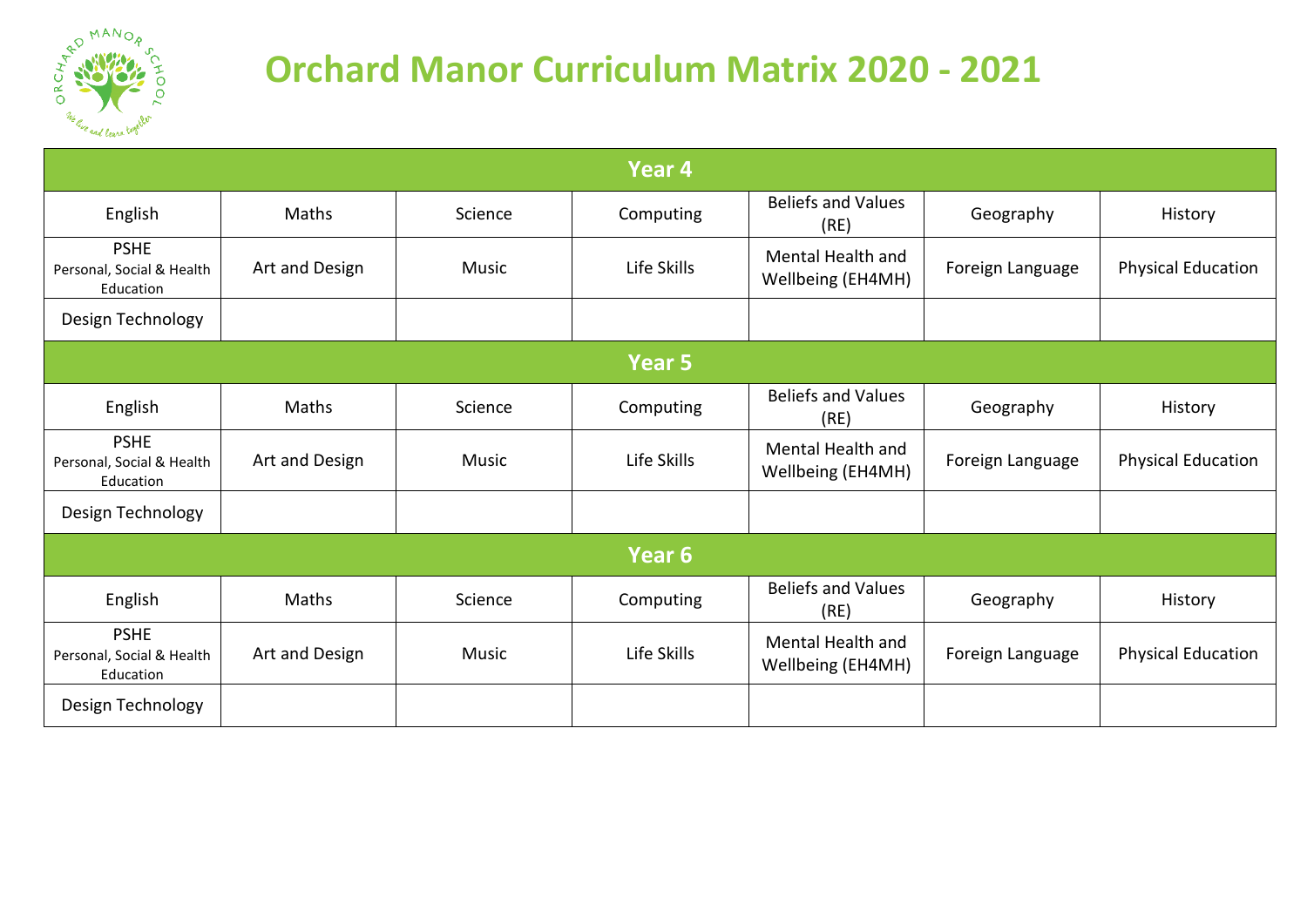

| Year <sub>7</sub>                                       |                                                         |              |             |                                        |                            |                           |
|---------------------------------------------------------|---------------------------------------------------------|--------------|-------------|----------------------------------------|----------------------------|---------------------------|
| English                                                 | Maths                                                   | Science      | Computing   | <b>Beliefs and Values</b><br>(RE)      | Geography                  | History                   |
| PSHE including SRE -<br>Sex & Relationship<br>Education | Art and Design                                          | <b>Music</b> | Life Skills | Mental Health and<br>Wellbeing (EH4MH) | Modern Foreign<br>Language | <b>Physical Education</b> |
| Design Technology                                       | Preparing for<br>Adulthood<br>(Careers and Citizenship) |              |             |                                        |                            |                           |
|                                                         |                                                         |              | Year 8      |                                        |                            |                           |
| English                                                 | Maths                                                   | Science      | Computing   | <b>Beliefs and Values</b><br>(RE)      | Geography                  | History                   |
| PSHE including SRE -<br>Sex & Relationship<br>Education | Art and Design                                          | <b>Music</b> | Life Skills | Mental Health and<br>Wellbeing (EH4MH) | Modern Foreign<br>Language | <b>Physical Education</b> |
| Design Technology                                       | Preparing for<br>Adulthood<br>(Careers and Citizenship) |              |             |                                        |                            |                           |
| Year 9                                                  |                                                         |              |             |                                        |                            |                           |
| English                                                 | Maths                                                   | Science      | Computing   | <b>Beliefs and Values</b><br>(RE)      | Geography                  | History                   |
| PSHE including SRE -<br>Sex & Relationship<br>Education | Art and Design                                          | <b>Music</b> | Life Skills | Mental Health and<br>Wellbeing (EH4MH) | Modern Foreign<br>Language | <b>Physical Education</b> |
| Design Technology                                       | Preparing for<br>Adulthood<br>(Careers and Citizenship) |              |             |                                        |                            |                           |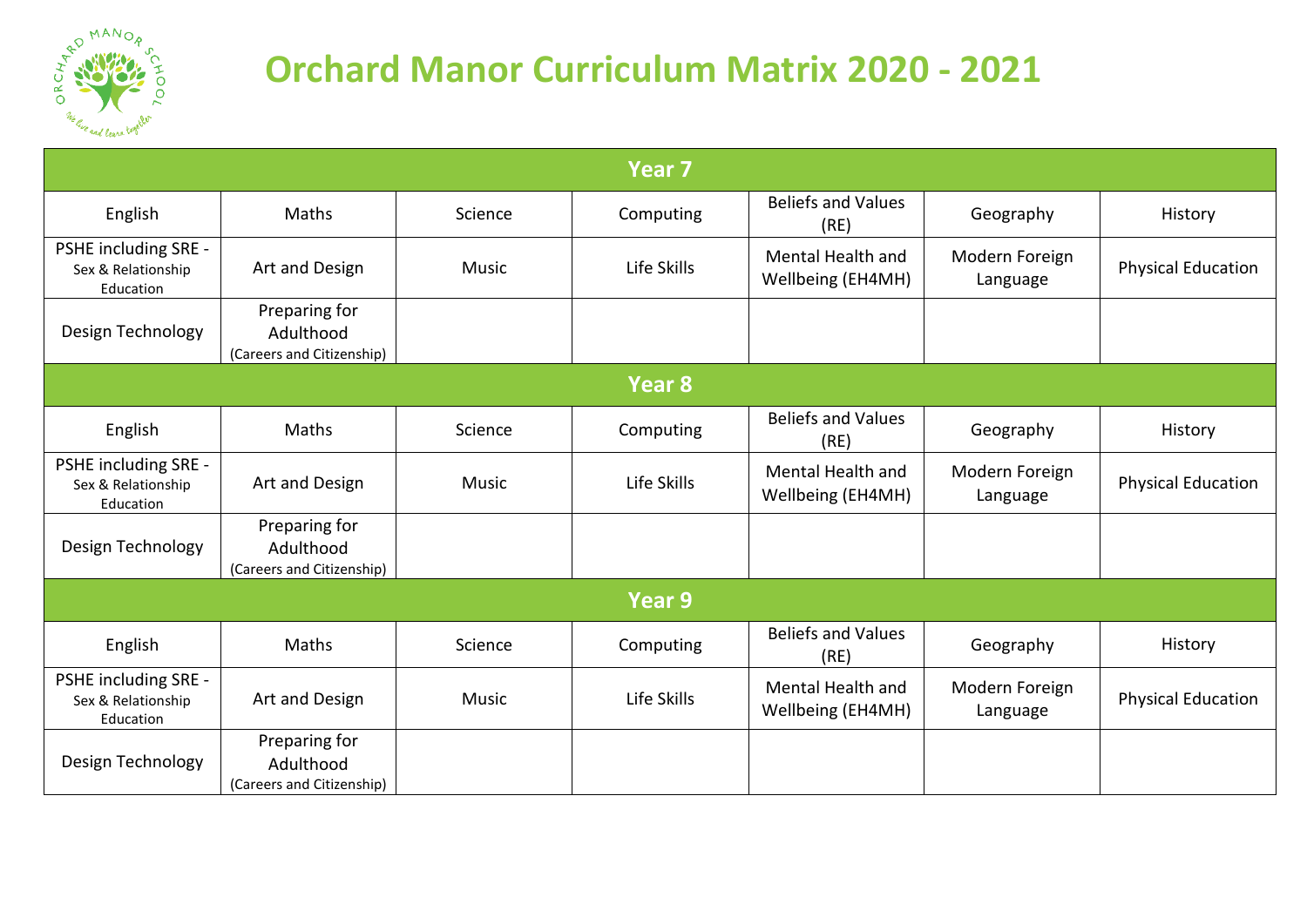

|                                                         |                                                              |                                         | Year 10                                                 |                                 |                                                    |                                               |  |
|---------------------------------------------------------|--------------------------------------------------------------|-----------------------------------------|---------------------------------------------------------|---------------------------------|----------------------------------------------------|-----------------------------------------------|--|
| English* and English<br><b>Functional Skills</b>        | Maths* and Maths<br><b>Functional Skills</b>                 | Science*                                | Preparing for<br>Adulthood<br>(Careers and Citizenship) | Computing*                      | <b>Physical Education</b>                          | <b>SRE</b><br>Sex & Relationship<br>Education |  |
| Beliefs and Values*                                     | The Arts*<br>(Music, Art and<br>Design, Drama)<br>(Optional) | Design and<br>Technology*<br>(Optional) | Geography* and<br>History*<br>(optional)                | Modern Foreign<br>Language*     | Life Skills                                        | Mental Health and<br>Wellbeing (EH4MH)        |  |
| Preparing for<br>Adulthood<br>(Careers and Citizenship) |                                                              |                                         |                                                         |                                 |                                                    |                                               |  |
| Year 11                                                 |                                                              |                                         |                                                         |                                 |                                                    |                                               |  |
| English* and English<br><b>Functional Skills</b>        | Maths* and Maths<br><b>Functional Skills</b>                 | Science*                                | Preparing for<br>Adulthood<br>(Careers and Citizenship) | Computing*                      | <b>Physical Education</b>                          | <b>SRE</b><br>Sex & Relationship<br>Education |  |
| Beliefs and Values*                                     | The Arts*<br>(Music, Art and<br>Design, Drama)<br>(Optional) | Design and<br>Technology*<br>(Optional) | Geography* and<br>History* (optional)                   | Modern Foreign<br>Language*     | Life Skills                                        | Mental Health and<br>Wellbeing (EH4MH)        |  |
| Preparing for<br>Adulthood<br>(Careers and Citizenship) |                                                              |                                         |                                                         |                                 |                                                    |                                               |  |
| <b>Post - 16</b>                                        |                                                              |                                         |                                                         |                                 |                                                    |                                               |  |
| English                                                 | Maths                                                        | ICT                                     | Life Skills                                             | <b>Work Related</b><br>learning | <b>Work Experience</b>                             | SRE and PSHE                                  |  |
| Preparing for<br>Adulthood<br>(Careers and Citizenship) | <b>Physical Education</b>                                    | Food Technology                         | Dog Therapy                                             | Careers                         | Flexible access to<br>GCSE/BTEC<br>qualifications. |                                               |  |